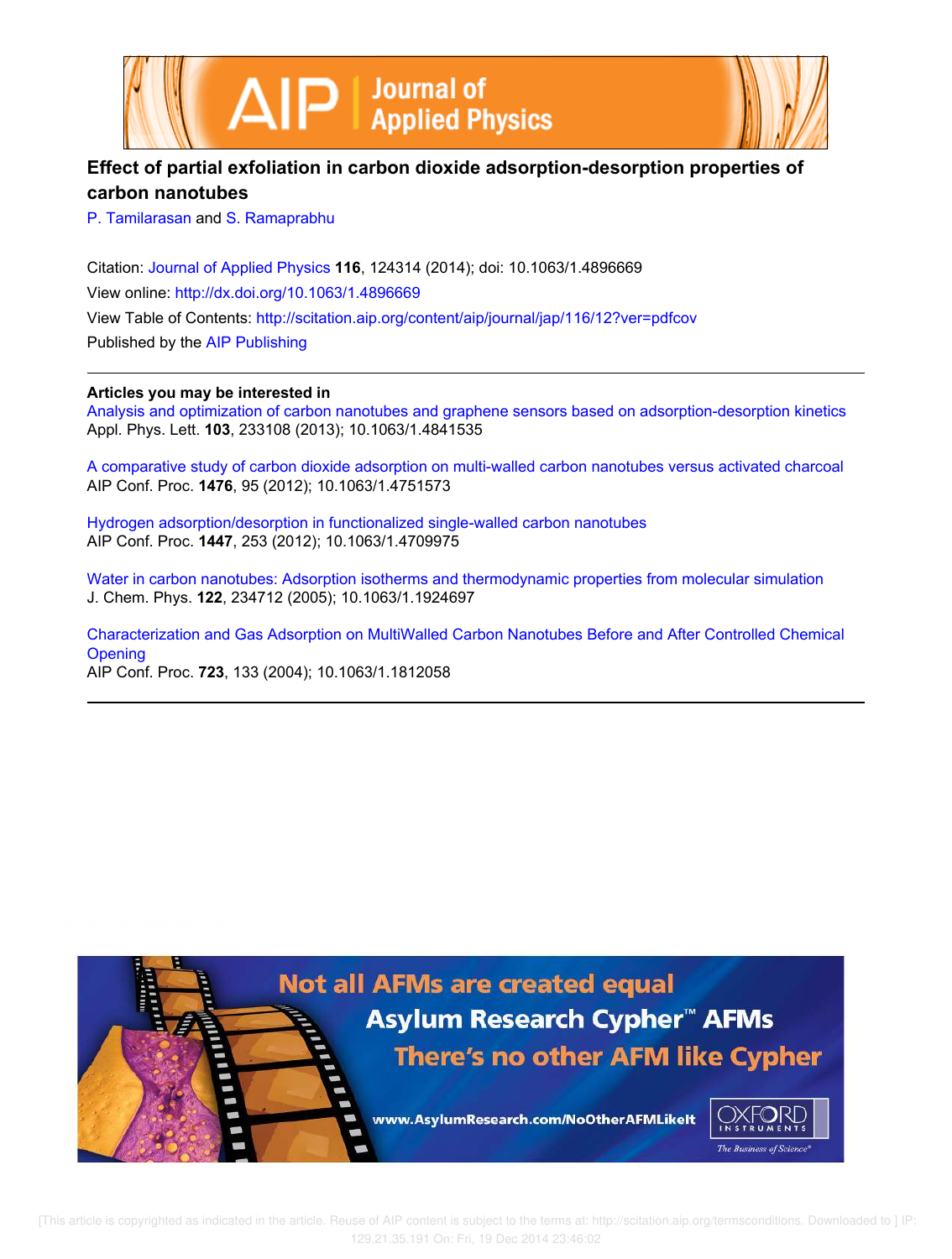

# Effect of partial exfoliation in carbon dioxide adsorption-desorption properties of carbon nanotubes

P. Tamilarasan and S. Ramaprabhu<sup>a)</sup>

Alternative Energy and Nanotechnology Laboratory (AENL), Nano Functional Materials Technology Centre (NFMTC), Department of Physics, Indian Institute of Technology Madras (IITM), Chennai, India

(Received 29 August 2014; accepted 17 September 2014; published online 30 September 2014)

In this study, we have experimentally studied the effect of partial exfoliation in low-pressure  $\approx$  100 kPa) carbon dioxide adsorption and desorption behavior of multiwalled carbon nanotubes (MWNTs). MWNTs were partially exfoliated by controlled oxidation followed by hydrogen assisted low temperature exfoliation method. The adsorption capacity of partially exfoliated MWNTs (PEMWNTs) is 3.4 times that of MWNTs. Adsorption-desorption isotherms of MWNTs are unique, which shows trapping behavior. The desorption behavior in association with isothermal adsorbate retention of MWNTs and PEMWNTs suggests possible  $CO<sub>2</sub>$  trapping inside the tubes and at interstitials. It is found that the  $CO<sub>2</sub>$  adsorbed PEMWNTs system has higher molecular orbital energy than CO<sub>2</sub> adsorbed MWNTs system. Areal adsorption capacity analysis suggests the significant influence of surface functional groups on adsorption capacity. Adsorption isosteres of both adsorbents follow the Arrhenius relation stating the temperature dependent adsorption rate. The isosteric heats and change in entropy of adsorption have been determined at multiple adsorbed amounts from the corresponding adsorption isosteres.  $\odot$  2014 AIP Publishing LLC. [http://dx.doi.org/10.1063/1.4896669]

# I. INTRODUCTION

The development of solid-state adsorbents for carbon dioxide capture has attained significant importance as the captured  $CO<sub>2</sub>$  can be used for industrial needs. Several solid state adsorbents, including zeolites, metal chalcogenide nanostructures, metal organic frameworks, polymers, carbon nanomaterials (CNMs), and their hybrids have been extensively developed as adsorbents for  $CO_2$  capture.<sup>1–5</sup> Among them, carbon nanostructures are well known as adsorbents due to their low density, high surface area, and porosity along with good chemical stability. The advantages of CNMs include the fast adsorption/desorption, which render them as suitable adsorbent for gas adsorption related applications.<sup>6</sup> Moreover, the ease of surface covalent functionalization with wide variety of functionalities, such as hydroxyl, carboxyl, epoxy, and carbonyl, facilitates tuning the adsorption properties of CNMs. In addition, CNMs anchor the noncovalent functionalities, such as metal/metal-chalcogenide nanostructures, ionic liquids, and polymers, which produce efficient adsorbents for  $CO<sub>2</sub>$  capture at high pressures.<sup>7–9</sup>

The low pressure  $(<10$  Torr) carbon dioxide adsorption analysis on graphite, graphitized carbon, and natural diamond has been reported by Deitz.<sup>10</sup> Recently, Guo et al. have briefly studied the  $CO<sub>2</sub>$  adsorption properties of activated carbon and derived the thermodynamic parameters at sub-ambient pressures. $\frac{11}{11}$  Carbon nanotubes have potential applications in gas adsorption, due to their 1D structure, low density, high surface area, porosity, and ease of functionalization. The carbon dioxide adsorption properties of 1D multiwalled carbon nanotubes (MWNTs) are studied and their thermodynamic parameters are determined.<sup>12</sup> The interesting features of carbon nanotubes in gas adsorption applications lead to the theoretical studies of various aspects of  $CO<sub>2</sub>$ adsorption on them.<sup>13</sup> The structure of adsorbed  $CO_2$  along with its thermodynamic parameters has been determined, where it is reported that  $CO<sub>2</sub>$  molecules find grooves as suitable sites for accommodation. $14$  The interstitial space of carbon nanotubes bundles can be viewed as grooves, which are stronger adsorption sites.<sup>15</sup>

The binary mixture of carbon nanotubes and graphene (a 1D, 2D mixture) is expected to have enhanced adsorption properties due to the prevention of face-to-face agglomeration of graphene.<sup>16,17</sup> Moreover, it makes large amount of groove-like adsorption sites to anchor more amount of  $CO<sub>2</sub>$  molecules.

It is anticipated that the surface area, porosity, and affinity towards adsorbate are the major factors determining the adsorption properties. In addition, surface chemistry of carbon nanomaterials strongly affects the  $CO<sub>2</sub>$  adsorption capacity. The effect of surface modification of activated carbon has been extensively studied.<sup>18</sup> Kalili et al. have studied the effect of *carboxylation* on  $CO<sub>2</sub>$  adsorption properties of MWNTs and activated carbon.<sup>19</sup> In general, functional moieties and defects improve the  $CO<sub>2</sub>$  adsorption capacity of carbon nanomaterials.

The specific surface area (SSA) of MWNTs can be improved by unraveling few of the outer layers. $20,21$ Recently, we have synthesized partially exfoliated MWNTs (PEMWNTs) by controlled unraveling of outer layers and realized their applications in supercapacitor. $^{22}$  In this context, a comparative study on  $CO<sub>2</sub>$  adsorption properties of MWNTs (1D) and PEMWNTs  $(1D+2D)$  is essential to understand the influence of major structural changes, which a)Email: ramp@iitm.ac.in a)Email: ramp@iitm.ac.in a)Email: ramp@iitm.ac.in

0021-8979/2014/116(12)/124314/8/\$30.00 116, 124314-1 © 2014 AIP Publishing LLC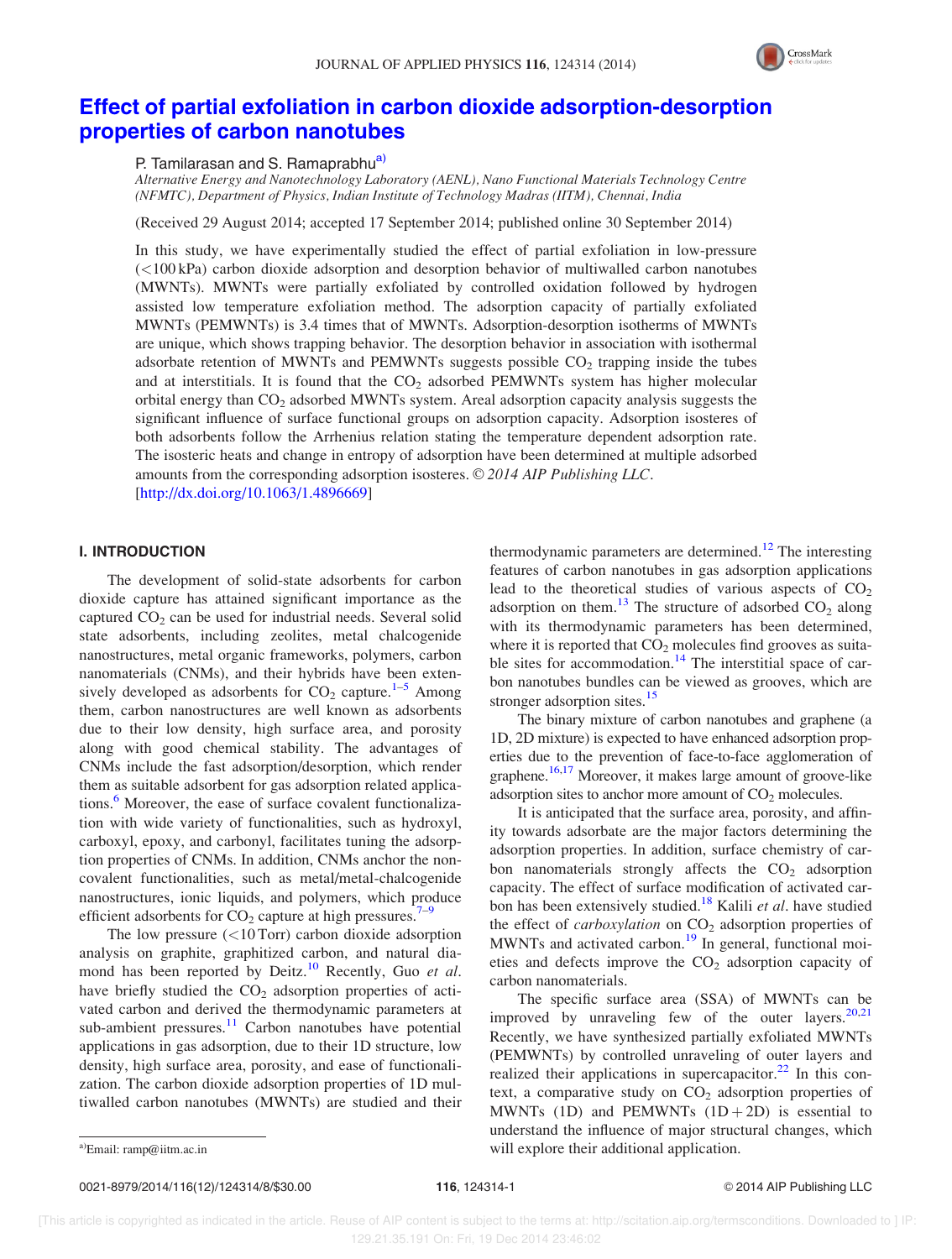In the present study, we have investigated the lowpressure  $CO<sub>2</sub>$  adsorption properties of MWNTs (1D) and PEMWNTs  $(1D+2D)$  at multiple temperatures. The thermodynamic parameters of adsorption have been determined. To the best of our knowledge, this is the first investigation on the influence of partial exfoliation on  $CO<sub>2</sub>$  adsorption properties of MWNTs.

# **II. EXPERIMENTAL SECTION**

#### A. Material synthesis

Carbon nanotubes: MWNTs were synthesized using catalytic chemical vapor deposition (CCVD) technique, where Ni based  $AB_3$  alloy hydride was used as catalyst. First, alloy catalyst was decrepitated by repeated hydrogen adsorption-desorption cycles. MWNTs were grown on the surface of catalyst by pyrolysis of acetylene (carbon precursor) at 973 K in argon atmosphere in a tubular furnace. Air oxidation and acid treatment were employed to remove amorphous carbon and catalytic impurities from the as grown MWNTs, respectively.<sup>23</sup>

PEMWNTs: PEMWNTs were synthesized by a similar route followed in our previous study.<sup>22</sup> Briefly, MWNTs were oxidized by water-free mixture of concentrated sulphuric acid, sodium nitrate, and potassium permanganate.<sup>24</sup> In this method, oxidation of MWNTs has been controlled by reducing the amount of  $KMO<sub>4</sub>$  (1.5 g per gram of graphite, unlike conventional Hummers' method), while the ratio of  $H<sub>2</sub>SO<sub>4</sub>$  and NaNO<sub>3</sub> is unchanged. This helps to restrict oxidation to a few outer layers of MWNTs and results partially oxidized MWNTs (POMWNTs). At least 60%–70% weight gain has been observed upon oxidation, due to the possible inclusion of oxygen containing functional groups into carbon layers. Here,  $KMNO<sub>4</sub>$  unzips the outer layers of MWNTs and makes it possible to insert functional groups into the inter-layer distance.<sup>25</sup>

In the following step, hydrogen-assisted low-temperature exfoliation of POMWNTs results in PEMWNTs. Briefly, a tubular furnace was charged with POMWNTs (200 mg) and the temperature is raised to 473 K in hydrogen atmosphere. Functional groups present at the oxidized walls react vigorously with hydrogen. Rapid removal of functional



FIG. 1. X-ray diffraction pattern of MWNTs and PEMWNTs.

groups results in exfoliation of oxidized outer layers and unravels them to produce PEMWNTs.<sup>26</sup>

## B. Characterization techniques

X'Pert Pro PANalytical powder X-ray diffractometer has been employed for structural analysis. The surface morphology of carbon nanomaterials was determined by transmission electron microscopy (TEM) using Technai G-20. A Perkin-Elmer Fourier transform infrared (FTIR) spectrometer was used for vibrational characteristics of the synthesized materials. Carbon dioxide adsorption properties of CNMs were determined at various temperatures by Micromeritics ASAP 2020 V3.00 H surface area analyzer, equipped with a water bath.

# III. MATERIAL CHARACTERIZATION

## A. X-ray diffraction analysis

Structural analyses of CNMs have been carried out by X-ray diffraction pattern. Figure 1 displays the X-ray diffraction patterns of MWNTs and PEMWNTs, which match well with our previous report.<sup>22</sup> A strong signal at  $\sim$ 26° in X-ray diffraction pattern of MWNTs, corresponding to (002) plane, reveals the crystalline nature with 0.34 nm interlayer distance. In addition, signals belonging to (100) and (004) planes are also found at  $\sim$ 43° and  $\sim$ 54°, respectively. Partial oxidation followed by exfoliation-co-reduction highly disturbs the structure of MWNTs. The XRD pattern shows the (002) peak centred at  $\sim$ 26° is merged with a weak signal centred at 24 , corresponding to graphene nanoribbons, which are unraveled from MWNTs due to the rapid exfoliation-co-reduction of oxidized layers.

#### B. Morphological analysis

Transmission electron microscope images (Figure 2) offer nanoscale morphological information about the carbon nanomaterials. The TEM image of purified MWNTs (Figure  $2(a)$ ) confirms the purity, where no amorphous carbon clusters are found. Moreover, it clearly shows the tubular nature of 1D MWNTs, which has distribution of inner (10–20 nm) and outer  $(30-50 \text{ nm})$  diameters. The inset in Figure  $2(a)$ displays that the ends of MWNTs are open, which facilitates storing  $CO<sub>2</sub>$  inside the tubes. MWNTs have SSA of



FIG. 2. Transmission electron micrograms of (a) MWNTs and (b) PEMWNTs.

 [This article is copyrighted as indicated in the article. Reuse of AIP content is subject to the terms at: http://scitation.aip.org/termsconditions. Downloaded to ] IP: 129.21.35.191 On: Fri, 19 Dec 2014 23:46:02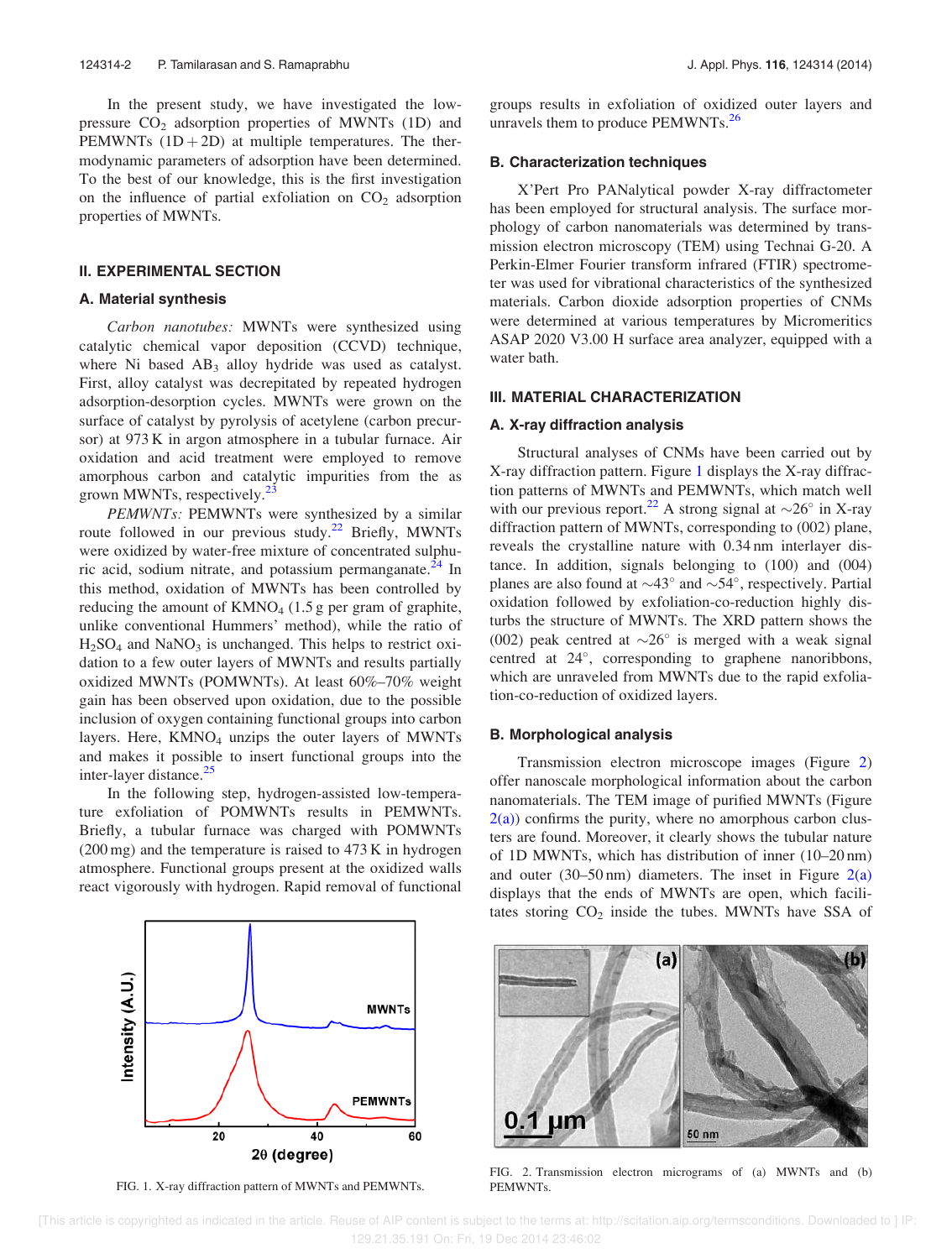$67 \text{ m}^2 \text{ g}^{-1}$  in addition with 0.237 cm<sup>3</sup> g<sup>-1</sup> of total pore volume and 15.8 nm of average pore width.<sup>22</sup>

Figure  $2(a)$  confirms the partial exfoliation, where unraveled outer layers (graphene nanoribbons) and unaffected inner cylinders are clearly shown. Controlled oxidation followed by the exfoliation-co-reduction selectively unravels the oxidized outer layers of MWNTs. But MWNTs are not cut down since the inner tubes are not affected, which helps to retain the aspect ratio of MWNTs. Hence, PEMWNTs can be viewed as a perfect 1D-2D mixture. As a result, the SSA and total pore volume of this unique structure have been increased to  $147 \text{ m}^2 \text{ g}^{-1}$  and  $0.398 \text{ cm}^3 \text{ g}^{-1}$ , respectively. Nevertheless, the average pore width has been reduced to 12.3 nm, which may be attributed to the introduction of microporosity upon exfoliation. $22$ 

#### C. FTIR spectrum analysis

FTIR spectra of purified MWNTs and PEMWNTs are shown in Figure 3. The band corresponding to stretching vibrations of hydroxyl group at  $\sim$ 3450 cm<sup>-1</sup> is due to the presence of moisture and surface hydroxyl functionalities, which occurs in both materials. The relative intensities of anti-symmetric and symmetric  $=$  CH<sub>2</sub> vibrations at 2925 and  $2855 \text{ cm}^{-1}$  are quite strong with PEMWNTs, while they are weak for MWNTs. Purified, non-functionalized MWNTs have least amount of functional groups on the surface, which are resulted from the purification (acid treatment) process. The FTIR spectra of PEMWNTs clearly suggest the presence of large amount of residual =  $\text{CH}_2$  functional groups even after reduction in hydrogen environment. The stretching vibration of aromatic rings, from the hexagonal honeycomb lattice, has been found at  $\sim 1630 \text{ cm}^{-1}$  both samples. The peaks at fingerprint region  $(500-1500 \text{ cm}^{-1})$  can be assigned to the various stretching and bending modes of residual functional groups on PEMWNTs (such as  $=$  CH<sub>2</sub>, -OH, -COOH,  $>C=O$ ), where most of these signals are absent or weak in the case of MWNTs. $^{27}$  Briefly, the bending mode of -OH  $(1393 \text{ cm}^{-1})$ , stretching mode of C-O  $(1211 \text{ cm}^{-1})$ , vibrations of ketone  $(1058 \text{ cm}^{-1})$  and carboxylic  $(876 \text{ cm}^{-1})$ groups are much significantly strengthened. These residual



FIG. 3. FTIR spectra of (a) MWNTs and (b) PEMWNTs.

functional groups are anticipated to have strong influence in CO<sup>2</sup> adsorption properties of CNMs.

#### IV. CARBON DIOXIDE ADSORPTION ANALYSIS

#### A. Analysis procedure

Low pressure carbon dioxide adsorption-desorption studies were carried out using a surface area analyzer (Micromeritics ASAP 2020), which is capable of operating up to 100 kPa pressure. Briefly, mass of a dried sample tube equipped with a seal frit  $(20 \mu m)$  pore size) and filling rod was measured  $(m_l)$ . The sample (150–200 mg) was loaded to the sample tube along with filling rod. The tube was closed by seal frit and connected to the activation port, where the sample tube relies inside a heating mantle.

The sample temperature was raised to 373 K at 10 K  $min^{-1}$  and activated for 3 h at this constant temperature under reduced pressure  $({\sim}7 \text{ Pa})$ . The degassed sample tube was weighed  $(m_2)$  and the mass difference  $m_2 - m_1$  has been taken as the sample mass  $(m)$ . This method gives accuracy of  $\pm 0.001$  mg in sample mass. The activated sample cell was equipped with an isothermal jacket and connected into the analysis port.

Available volume inside the sample cell (free space) was calculated using high pure (>99.9%) helium gas at various temperatures of analysis. Here, the sample temperature was maintained constant using thermally insulated water bath along with isothermal jacket. The adsorption-desorption analyses were carried out by vacuum-swing adsorption technique, where the adsorbate was degassed under reduced pressure.

High pure ( $>99.9\%$ ) CO<sub>2</sub> gas was demoisturized by silica gel/ $P_2O_5$  and used throughout the experiments, which has  $CO$  and  $O<sub>2</sub>$  as possible impurities. In adsorption analysis, known amount  $(n)$  of  $CO<sub>2</sub>$  gas was allowed into the sample cell. The drop in pressure was continuously recorded until the equilibrium. At equilibrium, the number of moles of gas  $(n_{eq})$  inside the tube has been calculated from the available volume (free space) and sample temperature, using van der Waals equation,

$$
\left(P_{eq} + \frac{n^2 a}{V^2}\right)(V - n_{eq}b) = n_{eq}RT,\tag{1}
$$

where  $P_{eq}$  is the equilibrium pressure corresponding to  $n_{eq}$ moles of gas in volume V at temperature  $T<sup>28</sup>$ . The difference  $n-n_{eq}$  has been reported as adsorbed amount  $(n_{ad})$  in moles at equilibrium. i.e.,

$$
n_{ad} = n - n_{eq}.\tag{2}
$$

In desorption analysis, the pressure inside the sample cell was reduced by removing known amount of gas  $(n^*)$  from the total amount of gas inside the tube  $(n = n_{ad} + n_{eq})$ . The number of moles of gas  $(n_{eq}^*)$  at equilibrium desorption pressure in the known volume  $(V)$  was determined by Eq. (1). The amount of  $CO<sub>2</sub>$  molecules adsorbed on the surface of adsorbent  $(n_{ad}^*)$  was calculated using the equation,

$$
n_{ad}^* = n - n^* - n_{eq}^*.
$$
 (3)

 [This article is copyrighted as indicated in the article. Reuse of AIP content is subject to the terms at: http://scitation.aip.org/termsconditions. Downloaded to ] IP: 129.21.35.191 On: Fri, 19 Dec 2014 23:46:02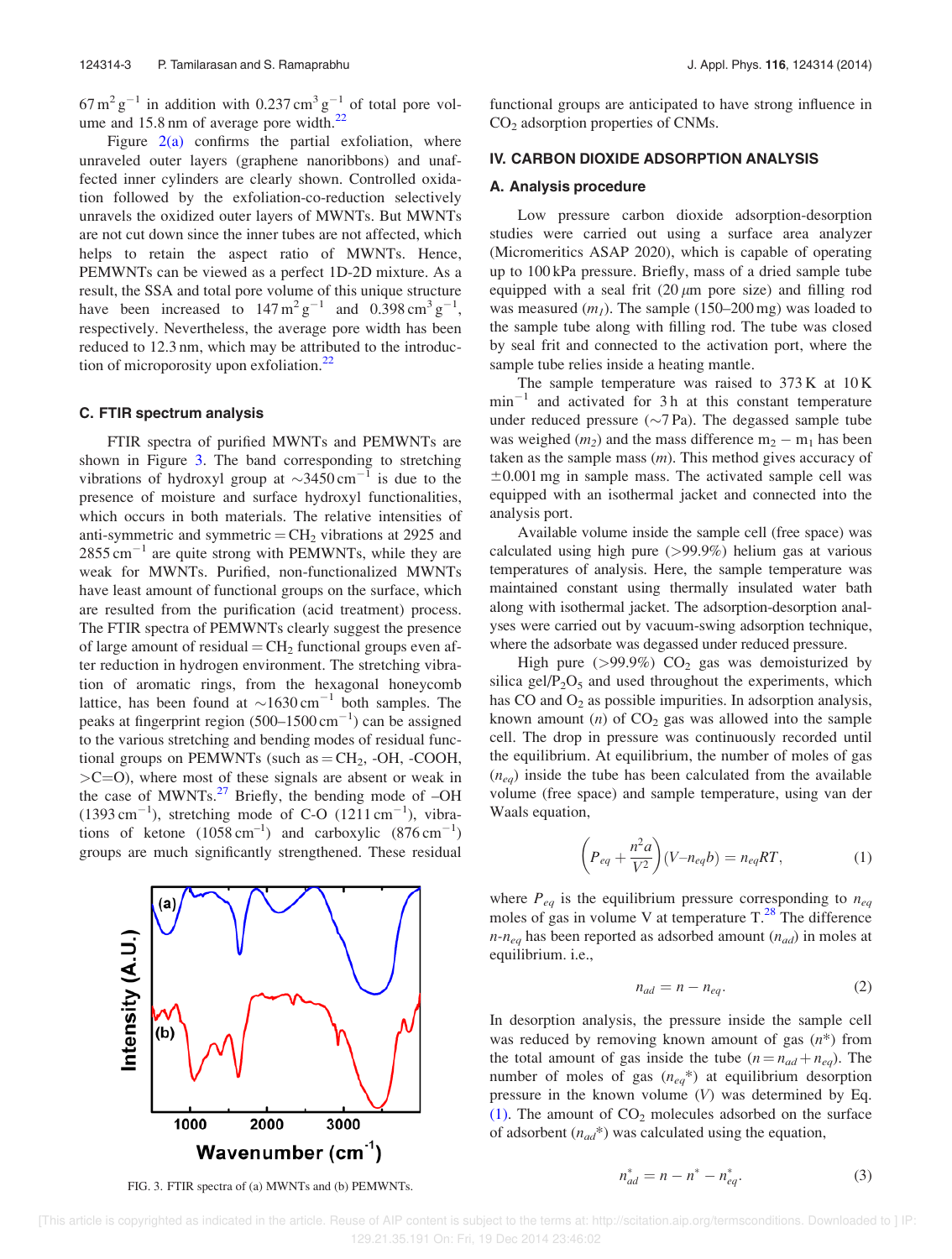The equilibrium specific adsorption capacity  $(Q_{eq})$  has been reported by normalizing the adsorbed amount  $(n_{ad}$  or  $n_{ad}^*$ ) to the absolute mass of sample  $(m)$ . The adsorption isotherms were obtained for both carbon nanostructures up to 100 kPa equilibrium pressure at multiple temperatures.

At low pressures (around 100 kPa), it can be presumed that each adsorption site holds only one adsorbate molecule at pressures far lower than saturation pressures. This adsorption process can be modelled by two isotherm models, known as Langmuir and Freundlich adsorption isotherm models. According to Langmuir model, all the adsorption sites have equal energy, but Freundlich model suggests a distribution of adsorption energies. Simulation of these two models with experimental data is expected to suggest the adsorption mechanism.

Langmuir isotherm is represented as,

$$
Q_{eq} = \frac{Q_{\text{max}} K_L P}{1 + K_L P},\tag{4}
$$

where  $Q_{eq}$  (mol  $g^{-1}$ ) is the amount of the adsorbed CO<sub>2</sub> molecules at equilibrium pressure P (Pa),  $Q_{max}$  (mol  $g^{-1}$ ) is the maximum adsorption capacity at complete monolayer coverage, and  $K_L$  is Langmuir isotherm coefficient.<sup>29</sup>

The surface of carbon nanomaterial is heterogeneous, since it has a distribution of adsorption sites (functional groups and structural defects) with specific adsorption energy. Hence, Freundlich adsorption isotherm is expected to model the adsorption process more closely, since it is derived by the integration of Langmuir equation over a heterogeneous surface with well defined energy distribution.

The *Freundlich* equation is,

$$
Q_{eq} = K_F P^{\frac{1}{n}},\tag{5}
$$

where  $Q_{eq}$  ( $\mu$ mol  $g^{-1}$ ) is the amount of the adsorbed CO<sub>2</sub> molecules,  $K_F$  is Freundlich isotherm constant ( $\mu$ mol g<sup>-1</sup>), and  $n$  is adsorption intensity.  $K$  and  $n$  are generally temperature dependent constants.<sup>30</sup>

Isosteric heat of adsorption was calculated from the slope of the adsorption isosteres (Van't Hoff plot) at multiple constant adsorbed amounts using Clausius-Clapeyron equation,

$$
\Delta H = R \left( \frac{\partial \ln P}{\partial (1/T)} \right)_n,\tag{6}
$$

where  $P$  is the pressure,  $T$  is the temperature of isosteric points on adsorption isotherms, and  $\Delta H$  is the differential enthalpy of adsorption. The absolute value of  $\Delta H$  gives the "isosteric heat" of adsorption ( $|\Delta H|$ ). Entropies of adsorption  $(\Delta S)$  at multiple were obtained from the intercept  $(\Delta S/R)$  of extrapolated isosteres with  $\ln P$ -axis in Van't Hoff plot.<sup>31</sup>

In vacuum-swing technique, desorption isotherms do not follow the same lend of adsorption, in most of the cases and shows a hysteresis, due to the porosity and surface chemistry of the adsorbent. In order to predict the significance, the hysteresis was quantified by a quantity, called *isothermal ad*sorbate retention (IAR), which is defined as the amount of adsorbate retained when isothermally desorbed at the same pressure. It is mathematically represented as

$$
IAR = Q_{des} - Q_{ads},\tag{7}
$$

where  $Q_{ads}$  is the equilibrium adsorbate concentration at certain pressure on adsorption isotherm and  $Q_{des}$  is the equilibrium adsorbate concentration at the same pressure on desorption isotherm.

## B. Equilibration interval determination

Prior to the adsorption experiments, it is important to assign appropriate instrumental parameters to accurately predict the adsorption properties, where the equilibration interval is an important parameter. The equilibrium interval (should not be confused with data acquisition interval) is defined as the time interval between successive pressure readings at certain tolerance. Since the experiments are carried out in sub-ambient pressures and the analyzer has high sensitivity, it is important to set an appropriate equilibration interval.

In this regard, the adsorption analyses on MWNTs were carried out at 298 K with 5, 10, and 20 s equilibration intervals at 2% relative tolerance and 200 Pa absolute tolerance (whichever less is considered at each equilibrium pressure). Figure 4 reveals the maximum adsorption capacity with 10 s equilibrium interval, which is higher than that of 5 s. But, further increase in equilibration interval (20 s) did not show significant improvement in maximum adsorption capacity. Thus, it can be concluded that better data integrity can be achieved with 10 s equilibration intervals.

#### C. Adsorption isotherm studies

Carbon dioxide adsorption-desorption properties of carbon nanostructures (MWNTs and PEMWNTs) were determined at low pressures  $(<100 \text{ kPa})$  and at four different temperatures, viz., 283, 288, 293, and 298 K, where the adsorbed amount has been calculated from equilibrium pressure using Eqs.  $(1)$ – $(3)$ .

The adsorption isotherms of MWNTs (Figure  $5(a)$ ) show almost straight line behavior till 100 kPa and the experimental data could not be fitted to Langmuir equation (Table



FIG. 4. CO<sub>2</sub> adsorption-desorption isotherms of MWNTs at different equilibration intervals at 2% relative pressure tolerance and 200 Pa absolute pressure tolerance and 298 K sample temperature.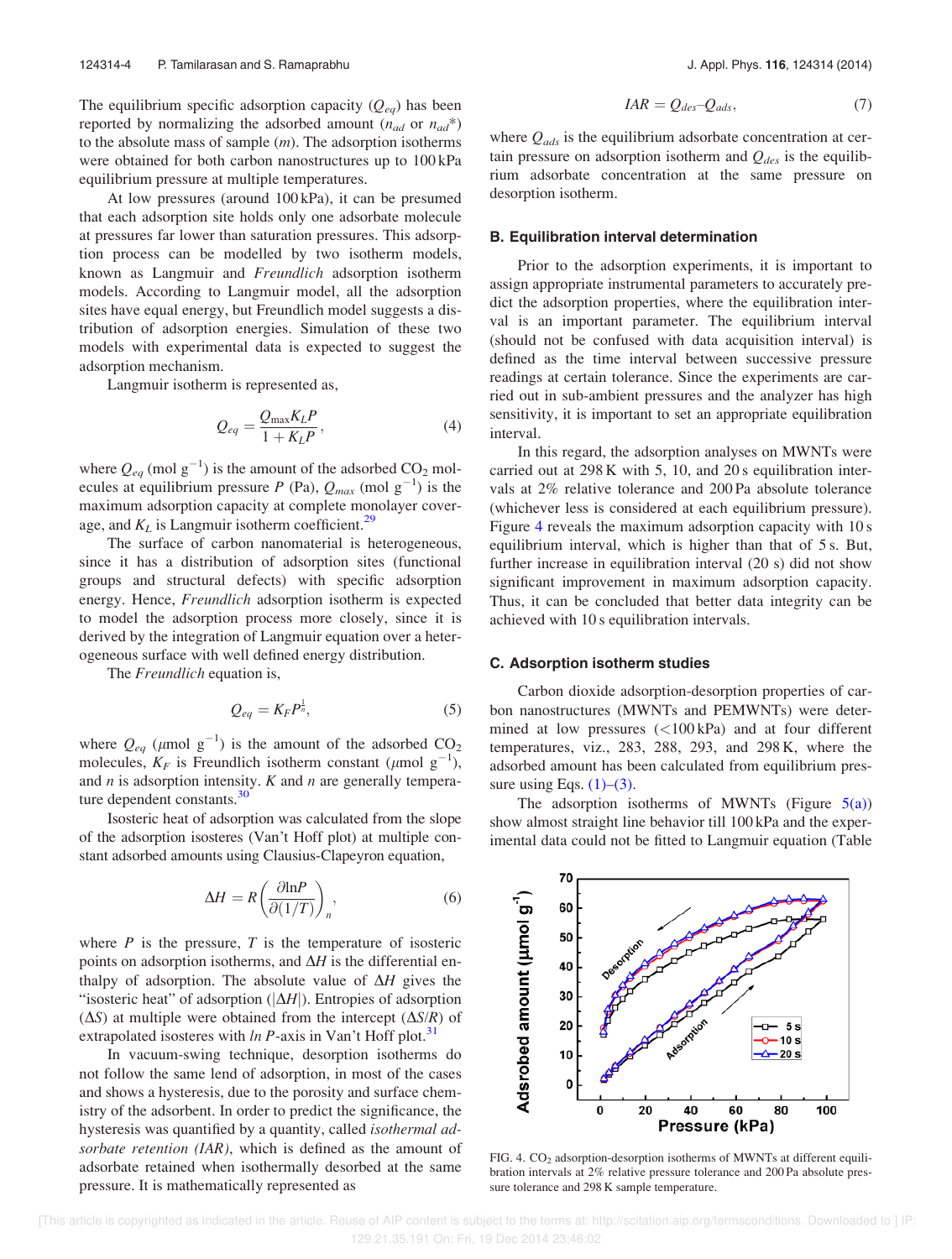I). This suggests that the gas molecules are not simply adsorbed on MWNTs surface sites. Matranga et al. have identified the trapping of  $CO<sub>2</sub>$  molecules in the interstitial sites of carbon nanotubes.<sup>32,33</sup> Here, MWNTs have average pore size of  $\sim$ 15 nm with 0.232 cm<sup>3</sup> g<sup>-1</sup> specific pore volume, which traps  $CO<sub>2</sub>$  molecules inside the inner tubes and interstitials. But, the isotherms fit better with Freundlich model, where trapping pores are more affine sites in the distribution.

It has to be noted that the value of  $n$  is close to unity, suggesting that the adsorption follows linear isotherm. Here, trapping  $CO<sub>2</sub>$  inside MWNTs is relatively energetic with high capacity. Hence, the equilibrium may be attained at high pressures. MWNTs adsorb 88  $\mu$ mol g<sup>-1</sup> at 283 K, which decreases with increase in temperature to 63  $\mu$ mol g<sup>-1</sup> at 298 K. Mishra *et al*. have reported 14.3 mmol  $g^{-1}$  of  $\mathcal{Q}_{eq}$  for the MWNTs, at  $1200 \text{ kPa}$  and room temperature.<sup>34</sup> This is much higher than the extrapolated value of single layer adsorption ( $\sim$ 0.5 mmol g<sup>-1</sup>), obtained in this study. It is possible only when  $CO<sub>2</sub>$  molecules are condensed inside the tubes as suggested by the literature.<sup>35</sup> The  $Q_{eq}$  value decreases with increase in temperature, which can be imputed to the increase in kinetic energy of  $CO<sub>2</sub>$  molecules with temperatures. This helps the molecules to escape from surface active sites and pores.



FIG.  $5. CO<sub>2</sub>$  adsorption-desorption isotherms of (a) MWNTs and (b) PEMWNTs at multiple sample temperatures.

Carbon dioxide adsorption-desorption isotherm studies on PEMWNTs are also carried out at multiple temperatures (Figure 5(b)), and the equilibrium adsorbed amounts at  $\sim$ 100 kPa are given in Table I. These values clearly show that the adsorption capacity attains nearly 4-fold improvement upon partial exfoliation. As discussed earlier, the SSA of PEMWNTs  $(147 \text{ m}^2 \text{ g}^{-1})$  is higher than MWNTs  $(67 \text{ m}^2 \text{ g}^{-1})$ . This can be certainly correlated with the adsorption capacity. The temperature dependency of adsorption on PEMWNTs follows that of MWNTs. Although the unaffected inner core tubes trap  $CO<sub>2</sub>$  molecule, the contribution from physisorption at outer surface is maximum, which suppresses the characteristics of trapped  $CO<sub>2</sub>$  inside the tubes in adsorption-desorption isotherms.

Adsorption isotherm fits better with Freundlich model  $(R^2 = 0.999)$  than Langmuir model  $(R^2 = 0.98)$ . The initial adsorption rate (from  $K_L$ ) would be improved due to the residual surface functional groups, which decrease with increase in temperature, indicating the temperature dependant surface affinity towards adsorbate. The  $n$  values of Freundlich isotherm for PEMWNTs are double that of MWNTs. This indicated the favorability of adsorption on PEMWNTs surfaces.<sup>36</sup>

Adsorption occurs when the interaction between the molecular orbital of adsorbate and adsorbent surface reaches a lowest energy configuration (i.e., most stable state). Furuya et al. obtained a linear relationship (inversely proportional) between HOMO (highest occupied molecular orbital) density and the experimentally determined Freundlich coefficient l/n by molecular modeling of adsorption, which implies that electron density of both adsorbates and adsorbents is one of the major factors determining the adsorption properties.<sup>37</sup>

It is interesting to see in the present study that PEMWNTs has almost half the  $1/n$  value of MWNTs, suggesting high HOMO density. This may be attributed to the presence of residual carboxyl, hydroxyl, and carbonyl functional groups and structural defects. Briefly, the oxygen containing functional groups, such as hydroxyl and carbonyl, raises the HOMO level by the fact that electron density injected from oxygen into the carbon hexagonal lattice traps the electronic cloud at localized sites, which increases the strength of adsorption sites.<sup>38</sup> On the other hand, structural defects trap excess electron around the defect site, which produces localized LUMO and delocalized HOMO in the carbon lattice. $39$ 

Freundlich coefficient  $K_F$ , by means of  $K_F/n$ , gives the information about the molecular orbital energy of adsorbate and adsorbent system, i.e., adsorption energy. PEMWNTs show higher  $K_F/n$  value than that of MWNTs, which is expected to reflect in isosteric heat of adsorption.

#### D. Isothermal adsorbate retention

The desorption isotherms are unique for MWNTs and show large hysteresis. This hysteresis may be attributed to the  $CO<sub>2</sub>$  trapping in MWNTs as discussed earlier. The IAR value of MWNTs as a function of equilibrium pressure at multiple temperatures is shown in Figure  $6(a)$ . MWNTs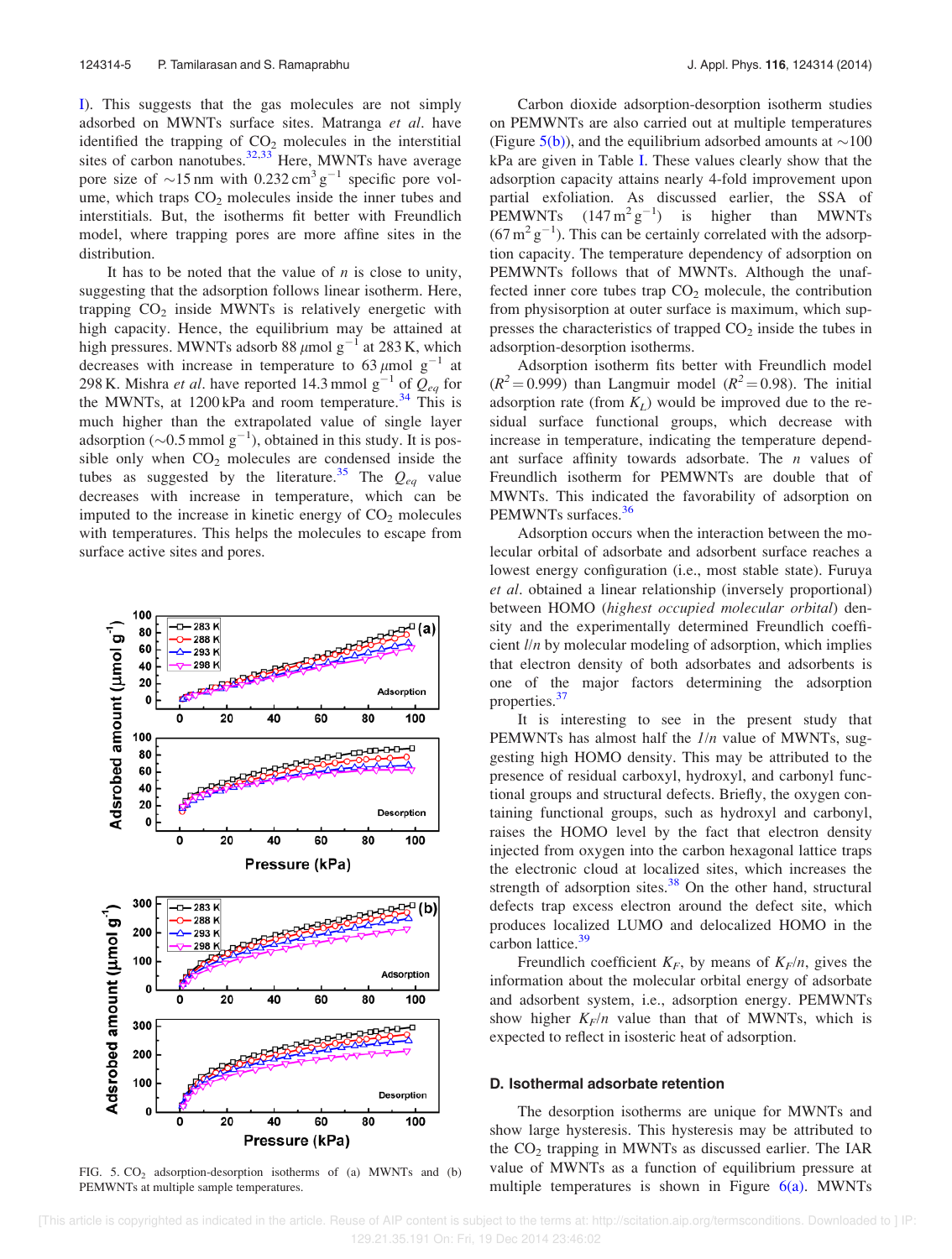|  | TABLE I. Adsorption isotherm fitting parameters. Units: $Q_{eq} (\mu mol/g^{-1})$ , $Q_{max} (\mu mol/g^{-1})$ , $K_L$ (k Pa <sup>-1</sup> ), n (a.u.), and $K_F (\mu mol g^{-1} k Pa^{-(1/n)})$ . |  |
|--|----------------------------------------------------------------------------------------------------------------------------------------------------------------------------------------------------|--|
|  |                                                                                                                                                                                                    |  |

| Material       | Temperature (K) | $Q_{eq}$ at 100 kPa | Langmuir  |                      |       | Freundlich |        |       |
|----------------|-----------------|---------------------|-----------|----------------------|-------|------------|--------|-------|
|                |                 |                     | $Q_{max}$ | $K_L$                | $R^2$ | 1/n        | $K_F$  | $R^2$ |
| <b>MWNTs</b>   | 283             | 88                  |           | Fit did not converge |       | 0.912      | 1.305  | 0.998 |
|                | 288             | 78                  |           |                      |       | 0.909      | 1.207  | 0.999 |
|                | 293             | 68                  |           |                      |       | 0.912      | 1.038  | 0.999 |
|                | 298             | 63                  |           |                      |       | 0.871      | 1.123  | 0.998 |
| <b>PEMWNTs</b> | 283             | 297                 | 387       | 0.0270               | 0.979 | 0.483      | 32.184 | 0.999 |
|                | 288             | 271                 | 357       | 0.0269               | 0.981 | 0.491      | 28.763 | 0.999 |
|                | 293             | 250                 | 338       | 0.0245               | 0.983 | 0.508      | 24.407 | 0.999 |
|                | 298             | 214                 | 292       | 0.0242               | 0.986 | 0.517      | 20.306 | 0.998 |

show 23  $\mu$ mol g<sup>-1</sup> IAR at 50 kPa desorption pressure and at 283 K sample temperature, while that becomes 21  $\mu$ mol g<sup>-1</sup> at 298 K. Generally, the amount of retention reduces significantly at high temperatures, since the  $CO<sub>2</sub>$  molecules attain high kinetic energy at high temperatures, which helps them to escape from the surface.

The molecules adsorbed inside the MWNTs have higher binding energy than those on the outer surface.<sup>13</sup> At low pressures, IAR falls rapidly due to the rapid desorption of trapped  $CO<sub>2</sub>$  molecules. However, the adsorbate molecules are not completely desorbed even at near-zero pressures. This can be imputed to the permanent trapping of  $CO<sub>2</sub>$  molecules inside MWNTs and the interstitials.<sup>33</sup> From desorption isotherm and IAR, it can be concluded that  $CO<sub>2</sub>$  molecules are trapped inside MWNTs with high binding energy.



FIG. 6. Isothermal adsorbate retention of (a) MWNTs and (b) PEMWNTs as a function of equilibrium pressure.

Surprisingly, the adsorbate retention of PEMWNTs (Figure  $6(b)$ ) is almost equal to that of MWNTs, viz. 27 and 23  $\mu$ mol g<sup>-1</sup> at 283 and 298 K at 50 kPa desorption pressure, respectively. Here, the volume inside the MWNTs is not affected by partial exfoliation, which leads to unchanged adsorbate retention. This phenomenon strongly suggests that the  $CO<sub>2</sub>$  molecules are reversibly adsorbed on the distributed surface adsorption sites. The amount of permanently stored  $CO<sub>2</sub>$  can be predicted directly from the low pressure IAR value at very low pressures (<1 kPa). This value is almost same for both PEMWNTs  $(10 \mu \text{mol g}^{-1})$  and MWNTs  $(13 \mu \text{mol g}^{-1})$  at 298 K.

# E. Areal adsorption capacity (AAC)

The discussions on isotherms reveal that the adsorption capacity is proportional to the surface area. However, in general the adsorption capacity strongly depends on the affinity (or the surface chemistry) of adsorbent with the adsorbate molecules. Moreover, the porosity of the adsorbent is also expected to play a major role in adsorption capacity. In order to understand this phenomenon, the AACs (adsorption per unit surface area) of the studied adsorbents have been determined at different temperatures (Figure 7). PEMWNTs show the higher AAC  $(2.02 \mu \text{mol m}^{-2})$  than MWNTs  $(1.31 \mu \text{mol m}^{-2})$ at 283 K sample temperature due to the large amount of residual functional groups. $19$  Upon partial exfoliation, the surface area and pore volume of MWNTs are increased by 2.19 and 1.7 times, respectively. But the adsorption capacity at 298 K is



FIG. 7. Areal adsorption capacity of MWNTs and PEMWNTs at 283, 288, 293, and 298 K sample temperatures.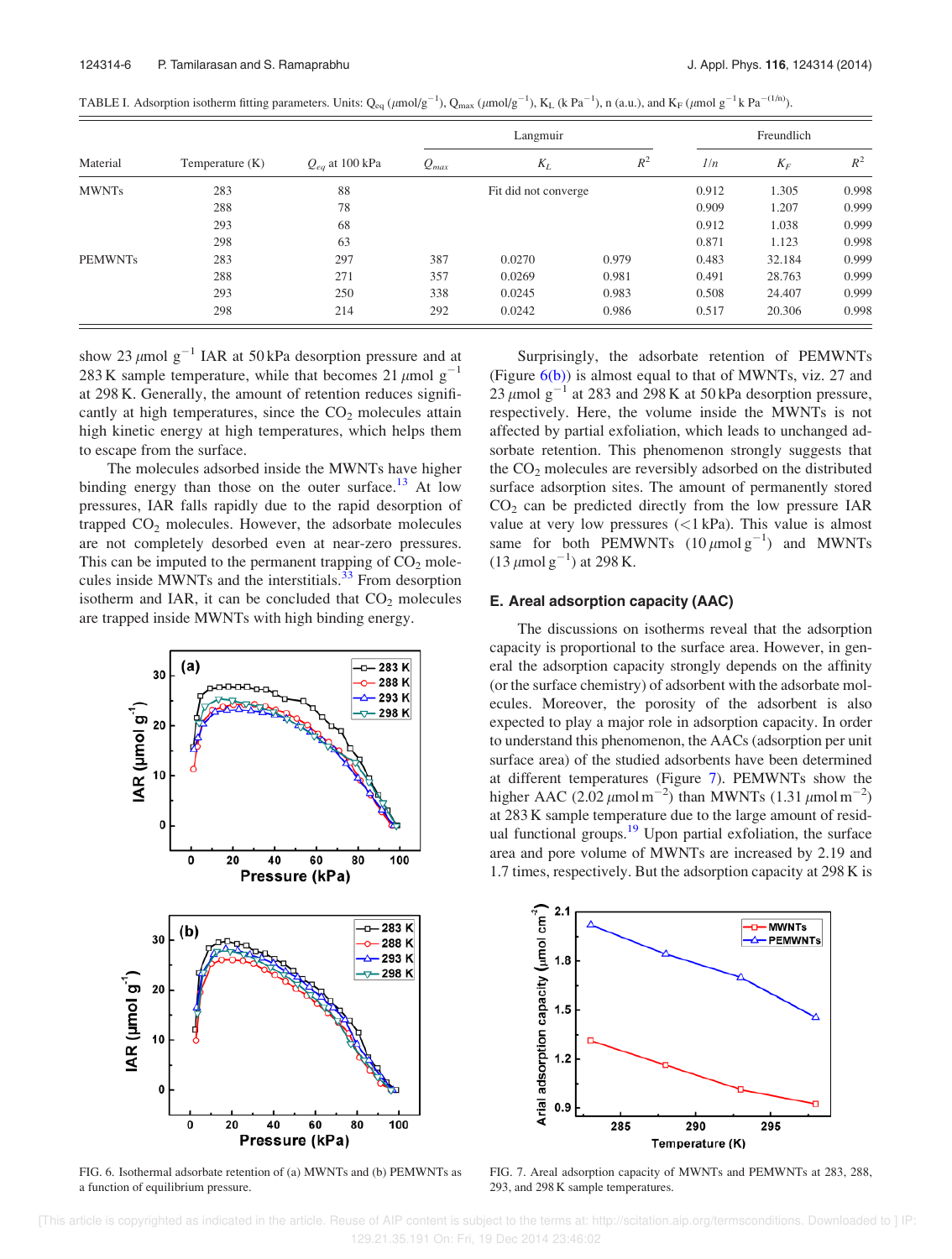improved by 3.4 times, i.e., improvement in adsorption capacity is not in the rate at which surface area and pore volume increase. This can be attributed to the presence of residual surface functional groups, as predicted by FTIR analysis. Hence, it can be concluded that surface chemistry influences equally that of lateral surface properties, such as surface area and pore volume in adsorption capacity.

Although PEMWNTs show improved AAC due to large amount of residual functional groups, its IAR is not increased. This suggests that the  $CO<sub>2</sub>$  molecules interact with surface anchoring sites (functional groups and structural defects) reversibly, while it is trapped inside the tubes with high energy.

### F. Thermodynamic parameters of adsorption

The isosteric heat of adsorption  $(|\Delta H|)$  represents the strength of adsorbate–adsorbent interaction, which is defined as the difference between the activation energies for adsorption and desorption. The adsorption isosteres of  $CO<sub>2</sub>$  adsorption on MWNTs and PEMWNTs are shown in Figure 8. All these isosteres follow Arrhenius relation with negative slope, suggesting the temperature-dependent adsorption rate, which decreases with increasing temperature (physisorption is exothermic). Here,  $|\Delta H|$  was calculated from the slope of adsorption isosteres (Figure 8) at multiple adsorbed amounts, using Eq.  $(6)$ .



FIG. 8.  $CO<sub>2</sub>$  adsorption isosteres (van't Hoff plot) of (a) MWNTs and (b) PEMWNTs with different adsorbed amount.



FIG. 9. Comparison of isosteric heats of adsorption of MWNTs and PEMWNTs as a function of adsorbed amount.

The isosteres with low adsorbed amounts result in a large uncertainty in heat of adsorption, particularly with MWNTs, which stems from the fact that the uncertainty is high at low adsorbed amount. Hence,  $|\Delta H|$  values are reported at the maximum adsorbed amount. MWNTs show 12.1  $\pm$  0.2 kJ mol<sup>-1</sup> at 60  $\mu$ mol g<sup>-1</sup> of adsorbed amount (Figure  $8(a)$ ). This is in close agreement with Hsu *et al.*, who reported similar values at high pressures. $12$  The theoretical prediction on heat of adsorption of  $CO<sub>2</sub>$  on MWNTs system also shows a similar value for unrestricted adsorption in the inner and outer surfaces.<sup>13</sup>

The heat of adsorption of  $CO<sub>2</sub>$  on PEMWNTs surface is  $19.1 \pm 0.8 \text{ kJ}$  mol<sup>-1</sup> at 200  $\mu$ mol g<sup>-1</sup> adsorbed amount (Figure 8(b)). This is significantly higher than that observed with MWNTs, which is in close agreement with the Freundlich isotherm analysis, where molecular orbital energy of adsorbate and adsorbent system is higher for PEMWNTs sorbent. Here, the adsorbate-adsorbent interaction is improved by residual functional groups and surface defects as discussed in areal adsorption capacity.

The variation in heat of adsorption upon surface coverage has been determined from adsorption isosteres of carbon nanomaterials at various adsorbed amounts and presented in Figure 9. For both adsorbents, the  $|\Delta H|$  value gradually decreases with increase in surface coverage. This implies



FIG. 10. Comparison of entropy change in adsorption of  $CO<sub>2</sub>$  on MWNTs and PEMWNTs as a function of adsorbed amount.

 [This article is copyrighted as indicated in the article. Reuse of AIP content is subject to the terms at: http://scitation.aip.org/termsconditions. Downloaded to ] IP: 129.21.35.191 On: Fri, 19 Dec 2014 23:46:02